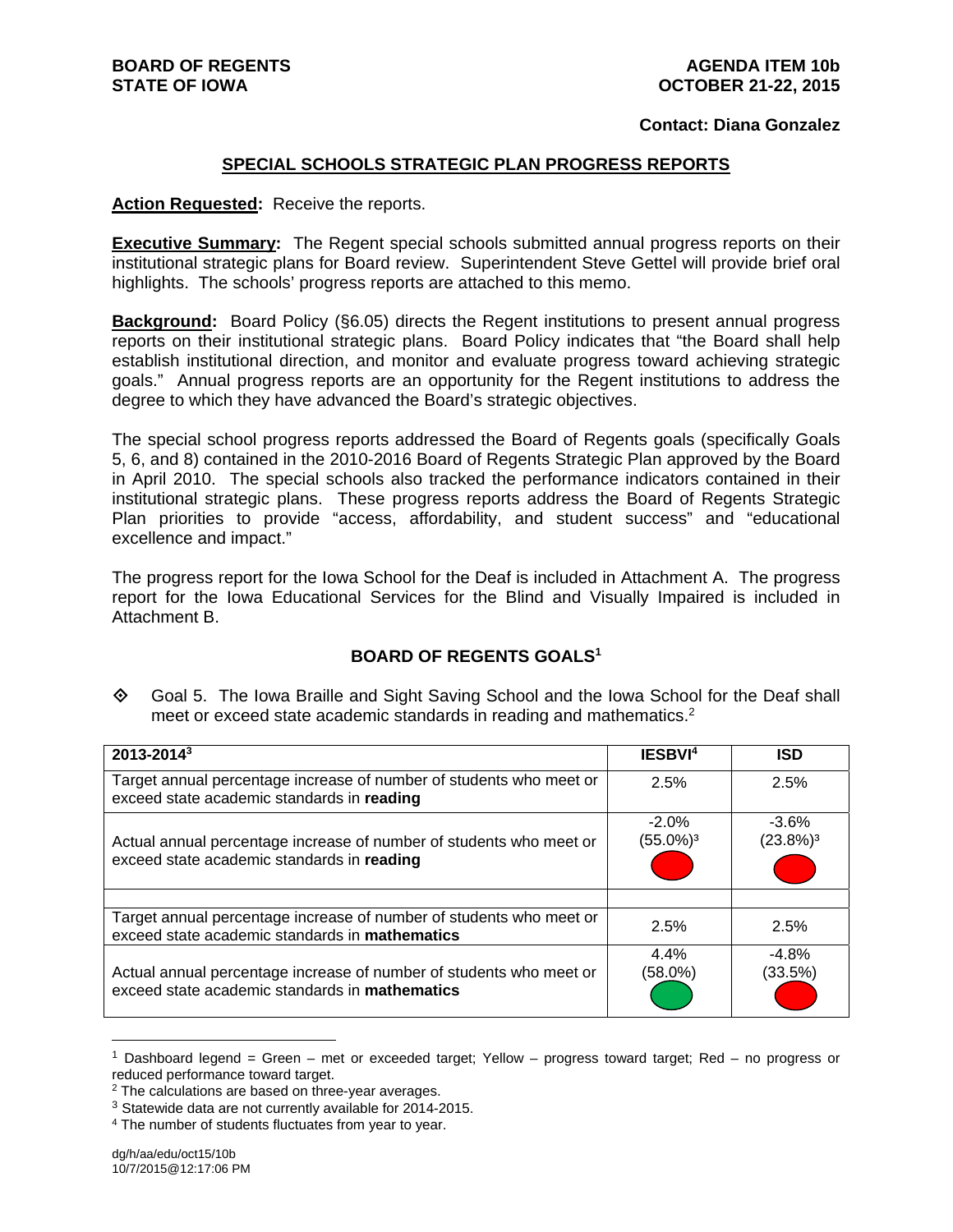## **BOARD OF REGENTS**<br>STATE OF IOWA **AGENDA ITEM 10b STATE OF IOWA**

 Goal 6. Iowa's public universities and special schools will demonstrate that their student outcomes assessment programs help students achieve identified learning goals.

| 2014-2015 - IOWA EDUCATIONAL SERVICES FOR THE BLIND AND VISUALLY<br><b>IMPAIRED</b>                                                                                                                                                                                                                                                                                                                                                                                                                                                                                                                                                                                                                                                                                                                                                                                                                                                                                                                                                                                                                                                                                                                                                                                                                                                                                    | <b>Progress</b> |
|------------------------------------------------------------------------------------------------------------------------------------------------------------------------------------------------------------------------------------------------------------------------------------------------------------------------------------------------------------------------------------------------------------------------------------------------------------------------------------------------------------------------------------------------------------------------------------------------------------------------------------------------------------------------------------------------------------------------------------------------------------------------------------------------------------------------------------------------------------------------------------------------------------------------------------------------------------------------------------------------------------------------------------------------------------------------------------------------------------------------------------------------------------------------------------------------------------------------------------------------------------------------------------------------------------------------------------------------------------------------|-----------------|
| Has a student outcomes assessment plan been developed for IESBVI? Describe the<br>participative process that was used to develop the plan.                                                                                                                                                                                                                                                                                                                                                                                                                                                                                                                                                                                                                                                                                                                                                                                                                                                                                                                                                                                                                                                                                                                                                                                                                             |                 |
| Student outcomes assessment plans continue to be at varying stages of development and<br>implementation in five focus areas, including early childhood, transition, expanded core<br>curriculum (ECC), Braille, and achievement in literacy and mathematics. Faculty and other<br>leadership personnel have been engaged in the development of each assessment plan and<br>in the collection of baseline data to establish targets. Planning meetings began in<br>2010-2011 and 2-3 person teams working on each of the five focus areas.                                                                                                                                                                                                                                                                                                                                                                                                                                                                                                                                                                                                                                                                                                                                                                                                                              |                 |
| Have targets been established for collecting and using assessment results? Describe the                                                                                                                                                                                                                                                                                                                                                                                                                                                                                                                                                                                                                                                                                                                                                                                                                                                                                                                                                                                                                                                                                                                                                                                                                                                                                |                 |
| targets and the process for collecting and using assessment results.<br>Plans for each area include purpose, goal, accountability measure, target, data collection<br>and organization, data decision-making, and action plan. All plans are developed to at least<br>the level of collecting and analyzing baseline data to establish targets. For those whose<br>baseline data are not yet collected, a procedure is in place for the collection of the<br>Targets have been set for transition and achievement in reading and<br>information.<br>mathematics. Data are gathered for Braille with targets to be established. Plans for data<br>gathering for early childhood and expanded core curriculum continue to be revised as they<br>are implemented.                                                                                                                                                                                                                                                                                                                                                                                                                                                                                                                                                                                                         |                 |
|                                                                                                                                                                                                                                                                                                                                                                                                                                                                                                                                                                                                                                                                                                                                                                                                                                                                                                                                                                                                                                                                                                                                                                                                                                                                                                                                                                        |                 |
| Describe the ongoing student outcomes assessments included in the plan.<br>Student assessment varies with each focus area. For achievement in the areas of reading<br>and mathematics, the assessment tools being used are the lowa Assessment, lowa Test, or<br>lowa Alternative Assessment. National percentile rank scores are used with proficiency<br>levels established by the Iowa Department of Education. Students are assessed at grades<br>3-8 and 11 in reading and mathematics; and grades 5, 8, and 11 in science. For Braille, the<br>Assessment of Braille Literacy Skills (ABLS) is used with students assessed for functional<br>literacy, emergent literacy, and academic literacy. An annual assessment of all students<br>receiving Braille instruction is reported. For early childhood, the Early Childhood Outcomes<br>(ECO) is used to measure social-emotional skills, acquisition and use of knowledge and<br>skills, and appropriate behavior. Scores are reported on an annual basis.<br>For the<br>expanded core curriculum, progress toward greater independence as measured by<br>outcomes on Individual Education Programs (IEPs) goals is used. For transition, a<br>document review process is used to ensure effective transition plans are in place by<br>meeting the Indicator 13 elements of the Part B State Performance Plan. |                 |
| Has the student outcomes assessment plan been implemented and communicated<br>throughout the campus?                                                                                                                                                                                                                                                                                                                                                                                                                                                                                                                                                                                                                                                                                                                                                                                                                                                                                                                                                                                                                                                                                                                                                                                                                                                                   |                 |
| The establishment and communication of the five focus areas have been communicated to<br>all faculty and staff through professional development activities at the beginning of the<br>school year. Information and data, when available, were shared with faculty in each of the<br>focus areas. Action plans are being developed. These plans will articulate additional<br>measures to be taken by the faculty to advance achievement toward the targets. The<br>implementation of the plans is a fluid process; initial implementation of actions in each of the<br>focus areas has occurred and more specific actions will follow.                                                                                                                                                                                                                                                                                                                                                                                                                                                                                                                                                                                                                                                                                                                                 |                 |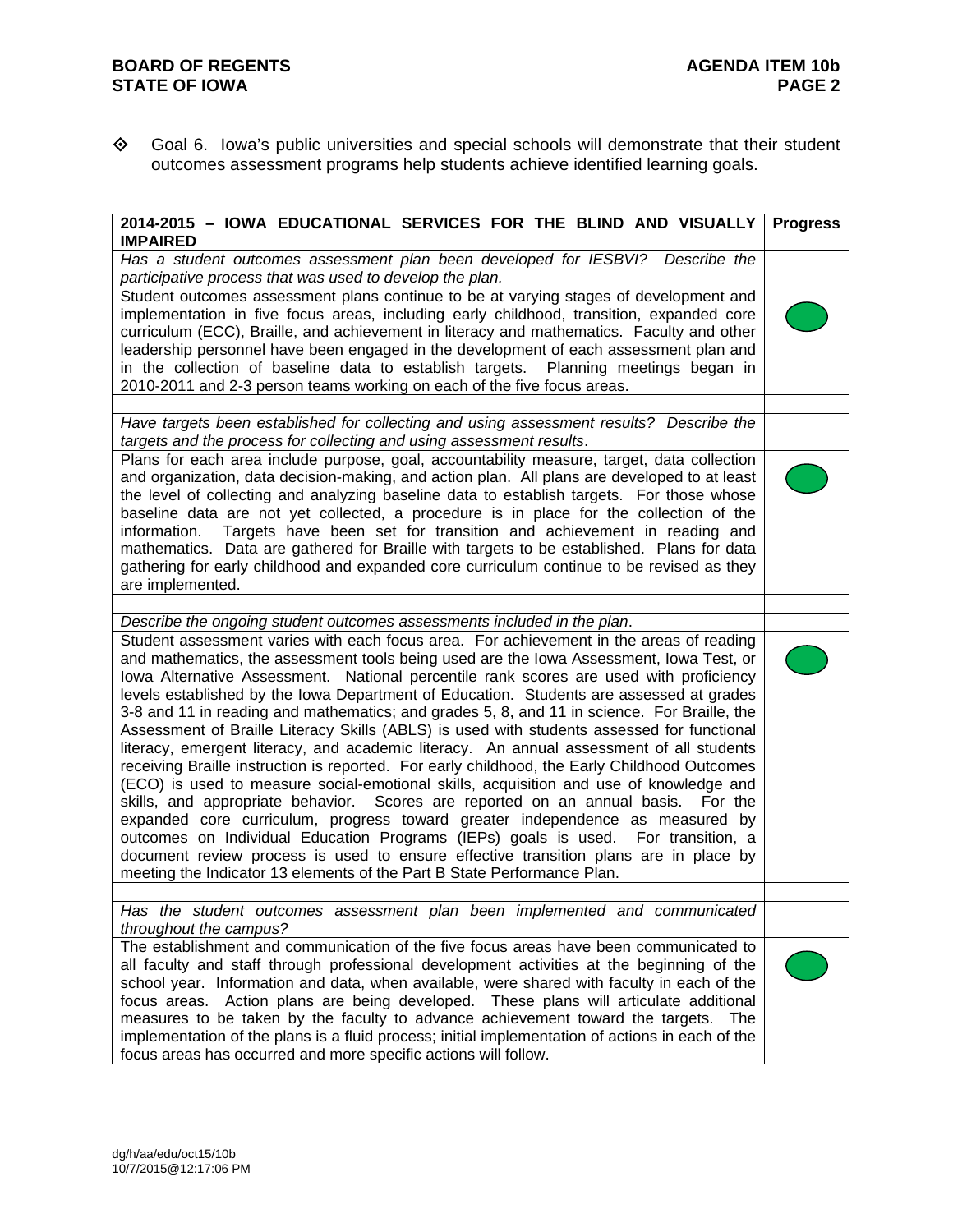| 2014-2015 - IOWA SCHOOL FOR THE DEAF                                                                                                                                                                                                                                                                                                                                                                                                                                                                                                                                                                                                                                                                                                                                                                                                                                                                                                                                                                                                                                                        | <b>Progress</b> |
|---------------------------------------------------------------------------------------------------------------------------------------------------------------------------------------------------------------------------------------------------------------------------------------------------------------------------------------------------------------------------------------------------------------------------------------------------------------------------------------------------------------------------------------------------------------------------------------------------------------------------------------------------------------------------------------------------------------------------------------------------------------------------------------------------------------------------------------------------------------------------------------------------------------------------------------------------------------------------------------------------------------------------------------------------------------------------------------------|-----------------|
| Has a student outcomes assessment plan been developed for ISD?<br>Describe the<br>participative process that was used to develop the plan.                                                                                                                                                                                                                                                                                                                                                                                                                                                                                                                                                                                                                                                                                                                                                                                                                                                                                                                                                  |                 |
| ISD has an assessment plan that was developed by faculty and school administration<br>(principals and superintendent). Outcomes assessments of student achievement and<br>progress trends, as well as Individualized Education Program (IEP) progress for each<br>student, are included. Parents are also involved annually with the development of IEPs and<br>review of outcomes. During the 2013-2014 school year, the School Improvement Team led<br>faculty groups through development of an action plan for outcomes assessment. At the end<br>of the school year, teams made recommendations regarding data collection and sharing.<br>Work in these teams continued during the 2014-2015 school year as a formal plan was<br>developed. The faculty has also requested training with "School.net," a service of Pearson<br>Education, Inc., which provides benchmark and formative assessment tools to implement a<br>consolidated program in preparation for assessment of the common core. Training and<br>implementation of School.net will continue throughout the school year. |                 |
| Have targets been established for collecting and using assessment results? Describe the                                                                                                                                                                                                                                                                                                                                                                                                                                                                                                                                                                                                                                                                                                                                                                                                                                                                                                                                                                                                     |                 |
| targets and the process for collecting and using assessment results.                                                                                                                                                                                                                                                                                                                                                                                                                                                                                                                                                                                                                                                                                                                                                                                                                                                                                                                                                                                                                        |                 |
| Annual assessment collection targets for ISD students include:<br>Northwest Evaluation Association Measures of Academic Progress twice annually for<br>⇨<br>students for whom it is appropriate from grades 2-12 (October and March);<br>Measures of Academic Progress twice annually for preschool through 2 <sup>nd</sup> grade;<br>⇨<br>lowa Assessments once annually for all students for whom it is appropriate from<br>$\Rightarrow$<br>grades 3-12 (January); lowa Alternate Assessment for those who qualify in grades<br>$3-11;$                                                                                                                                                                                                                                                                                                                                                                                                                                                                                                                                                  |                 |
| $\Rightarrow$<br>Specific speech/language tests for triennial evaluation in compliance with the<br>Individuals with Disabilities Education Act, including the Peabody Picture Vocabulary<br>Test for preschool through grade 8 and high school assessments in grades 9-12 and<br>other appropriate evaluations such as the Woodcock-Johnson assessment of<br>educational progress;                                                                                                                                                                                                                                                                                                                                                                                                                                                                                                                                                                                                                                                                                                          |                 |
| Accelerated Readers and Accelerated Math tests for grades 3-12;<br>⇨<br>ACT as arranged for students in grades 9-12;<br>⇨                                                                                                                                                                                                                                                                                                                                                                                                                                                                                                                                                                                                                                                                                                                                                                                                                                                                                                                                                                   |                 |
| COMPASS as arranged for students in grades 9-12 for community college admission;<br>⇨<br>Teacher made tests for content understanding daily or weekly for all grades.<br>⇨                                                                                                                                                                                                                                                                                                                                                                                                                                                                                                                                                                                                                                                                                                                                                                                                                                                                                                                  |                 |
| These assessment data are used to determine progress and identify areas that need extra<br>support or adjustments to instruction such as vocabulary or mathematics story problems.<br>All results are used for IEP team planning and course of study planning for all grades.                                                                                                                                                                                                                                                                                                                                                                                                                                                                                                                                                                                                                                                                                                                                                                                                               |                 |
|                                                                                                                                                                                                                                                                                                                                                                                                                                                                                                                                                                                                                                                                                                                                                                                                                                                                                                                                                                                                                                                                                             |                 |
| Describe the ongoing student outcomes assessments included in the plan.<br>ISD's plan includes these ongoing assessments for the areas of math and reading:                                                                                                                                                                                                                                                                                                                                                                                                                                                                                                                                                                                                                                                                                                                                                                                                                                                                                                                                 |                 |
| Math. Accelerated Math (AM) and Math Expressions for grades 3-5; Accelerated<br>⇨<br>Math (AM) for 5-8, Carnegie Learning and ALEKS (Assessment and Learning in<br>Knowledge Spaces for Mathematics) for grades 9-12; and teacher made tests for<br>content understanding daily or weekly for all grades.<br>Reading. Reading Milestones placement tests and Fairview checklists are used in 1 <sup>st</sup><br>⇨<br>grade, Start Reading is used in grades 3-5, Start Reading, Alternate Assessment<br>Techniques for Reading (AATR), Fairview checklists and Failure Free Reading<br>progress are used for grades 5-8, Star Reading and AATR are used for grades 9-12.                                                                                                                                                                                                                                                                                                                                                                                                                    |                 |
| Accelerated Reading, Accelerated Math and ALEKS are all computerized assessment<br>formats and students are able to test via computer with immediate feedback about areas<br>they need to address with their teachers.                                                                                                                                                                                                                                                                                                                                                                                                                                                                                                                                                                                                                                                                                                                                                                                                                                                                      |                 |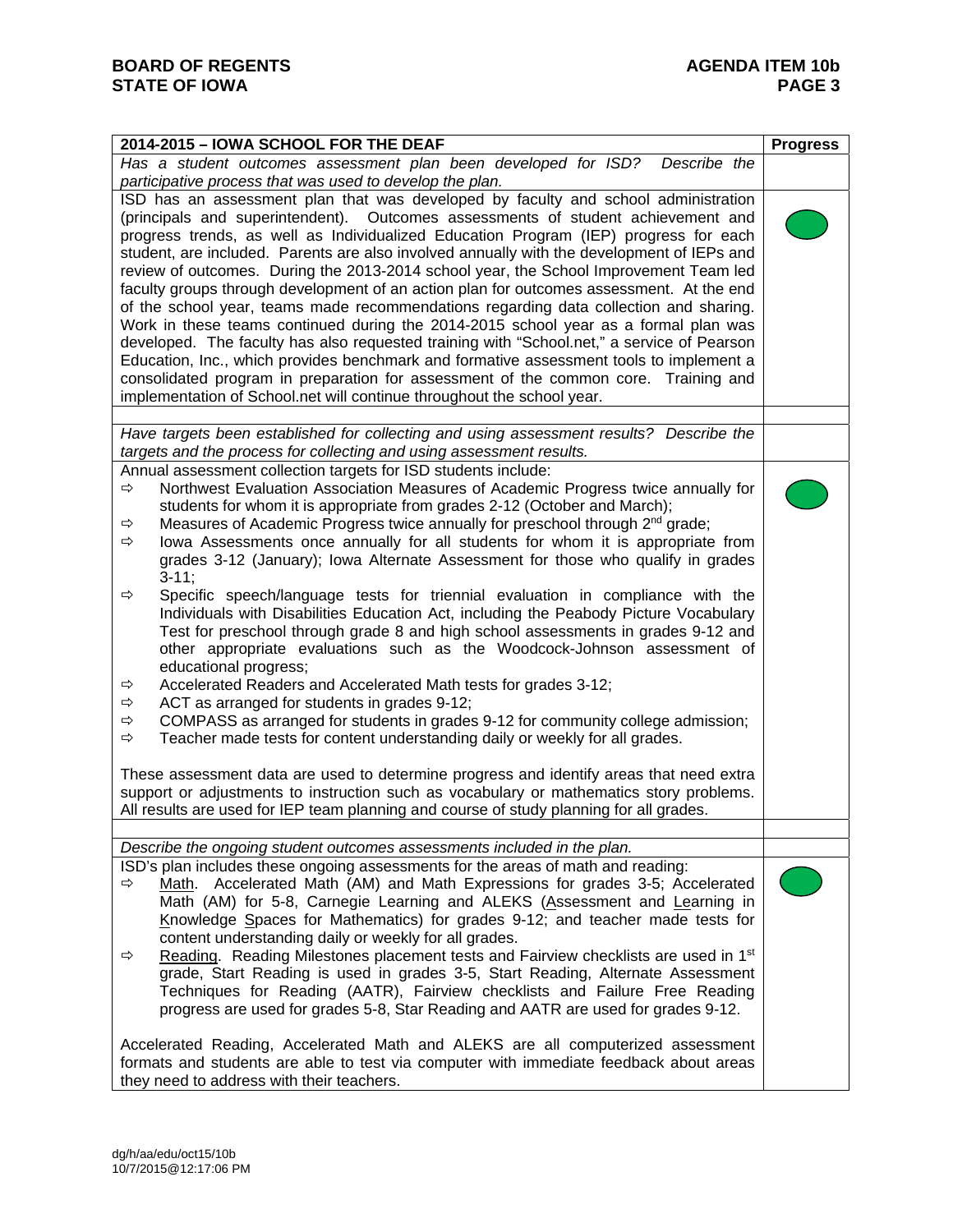*Has the student outcomes assessment plan been implemented and communicated throughout the campus?*

The student outcomes assessment plan has been implemented and communicated with all faculty, parents, and students with a special focus on involving students in their goal-setting for achievement testing and ongoing instruction and assessment. The plan has also been communicated to related service providers (e.g., speech and language therapists, teacher assistants, and local district/AEA personnel involved with students from their areas). The school improvement teams will continue their work on the assessment plan this school year.

 $\Diamond$  Goal 8. Iowa's public universities and special schools shall be increasingly efficient and productive.

The special schools benefit from purchasing savings and vendor negotiations conducted by the universities for goods and services, and jointly by the two schools whenever possible.

### **Institutional Strategic Plans**

Iowa School for the Deaf. There are four priorities in the Iowa School for the Deaf Strategic Plan:

- $\Rightarrow$  Ensure high quality educational opportunities for students.
- $\Rightarrow$  Ensure high quality transition services for students.
- $\Rightarrow$  Ensure high quality outreach services statewide.
- $\Rightarrow$  Demonstrate effective stewardship of resources.

Iowa Educational Services for the Blind and Visually Impaired. The goals of the Statewide System for Vision Services provide the framework for the implementation of the strategic initiatives of the Statewide System:

- $\Rightarrow$  Provide equitable access to a continuum of high quality services for all students in Iowa who are blind and visually impaired, including those with multiple disabilities.
- $\Rightarrow$  Assure an adequate supply of highly trained teachers and orientation and mobility specialists.
- $\Rightarrow$  Assure adequate and professional supervision, ongoing professional development, and equitable job assignments for professionals working with blind and visually impaired students.
- $\Rightarrow$  Eliminate duplication in service delivery by creating a seamless coordinated system of services to blind and visually impaired students across multiple funding sources and agencies responsible for this population.
- $\Rightarrow$  Maintain a center of excellence in Iowa for discipline specific expertise at Iowa Educational Services for the Blind and Visually Impaired.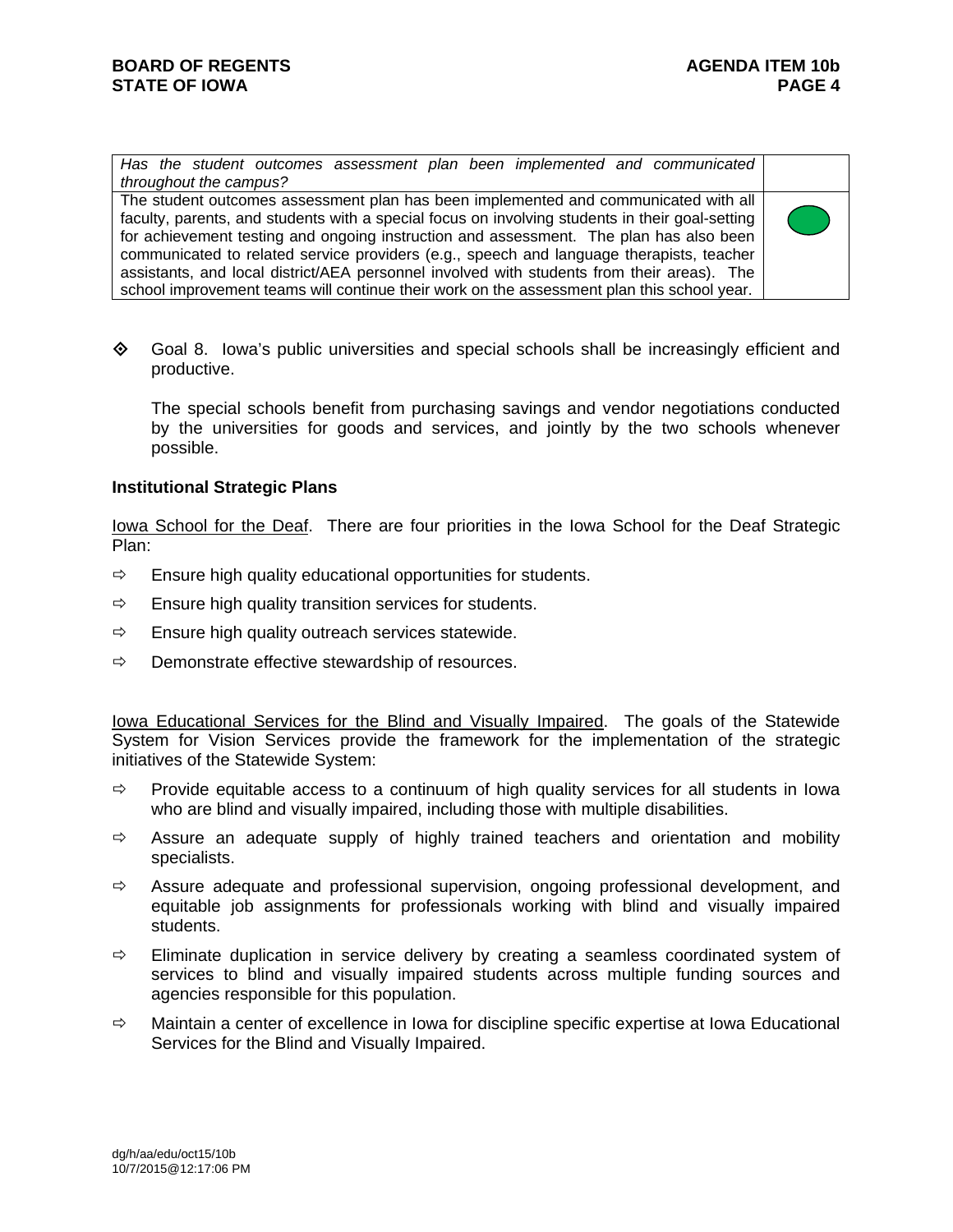### **IOWA EDUCATIONAL SERVICES FOR THE BLIND AND VISUALLY IMPAIRED Fall 2015**

| <b>GOALS</b>                                                                                                                                                                                                                                                                                                                                                                                                                                                                                                                                                                                                                                                                                                                                 | <b>ACCOMPLISHMENT</b>                                                                                                                                                                                                                                                                                                                                                                                                                                                                                                                                                                                                                                                                                                                                           |  |
|----------------------------------------------------------------------------------------------------------------------------------------------------------------------------------------------------------------------------------------------------------------------------------------------------------------------------------------------------------------------------------------------------------------------------------------------------------------------------------------------------------------------------------------------------------------------------------------------------------------------------------------------------------------------------------------------------------------------------------------------|-----------------------------------------------------------------------------------------------------------------------------------------------------------------------------------------------------------------------------------------------------------------------------------------------------------------------------------------------------------------------------------------------------------------------------------------------------------------------------------------------------------------------------------------------------------------------------------------------------------------------------------------------------------------------------------------------------------------------------------------------------------------|--|
| Goal 1. The Statewide System for Vision Services, in collaboration<br>with other service providers, shall increase the availability and<br>participation in intense services in regions of the state.<br><b>Accountability Measure.</b> Trend data on the availability and<br>participation in regional services to meet the expanded core<br>curriculum needs of students who are blind or visually impaired.<br>Target. All students will have an opportunity to access regional<br>services for needs in the expanded core curriculum, as based on<br>needs assessment and Individual Education Programs.                                                                                                                                 | During the 2014-2015 school year, 35 extended learning<br>opportunities were planed and 33 held by the IESBVI staff.<br>Thirty-eight opportunities were held the previous year. From<br>2013-2014 to 2014-2015, there was a 0.9% (134/144) increase<br>in the number of participant registrations with events held in<br>eight of the AEAs. The focus of planning was to increase<br>access in regions of the state where opportunities are limited,<br>to increase more unduplicated student count participation, and<br>to plan for integration of extended learning opportunities into<br>regular programming in the regions.                                                                                                                                |  |
| Goal 2. The Statewide System for Vision Services shall develop<br>and implement a process for determining and meeting the full<br>continuum of service needs including the long term residential<br>needs of students who are blind or visually impaired.<br>Accountability Measure. Trend data on the number of students<br>requiring a long term residential component with a decrease in<br>number and length of stay.<br>Target. By September 2012, a process will be in place and working<br>effectively, as measured by Individual Education Program goals<br>and services being meet, for meeting the full continuum of service<br>needs including the long term residential needs of students who are<br>blind or visually impaired. | The process was implemented more than a year before the<br>target date and has been operational for three years. Students<br>are being served effectively; the process has been used with a<br>small number of students to date. During the last year, no<br>students were placed out-of-state. Regional programs that<br>provide for more intensive services are being planned by the<br>Leadership Team for Deaf and Blind Students with the first<br>regional academy opening in the Charles City School District in<br>the 2015-2016 school year. A screening tool was developed to<br>assist IEP teams to determine whether students in the<br>academy service area need the intensive services provided by<br>the program and are appropriately referred. |  |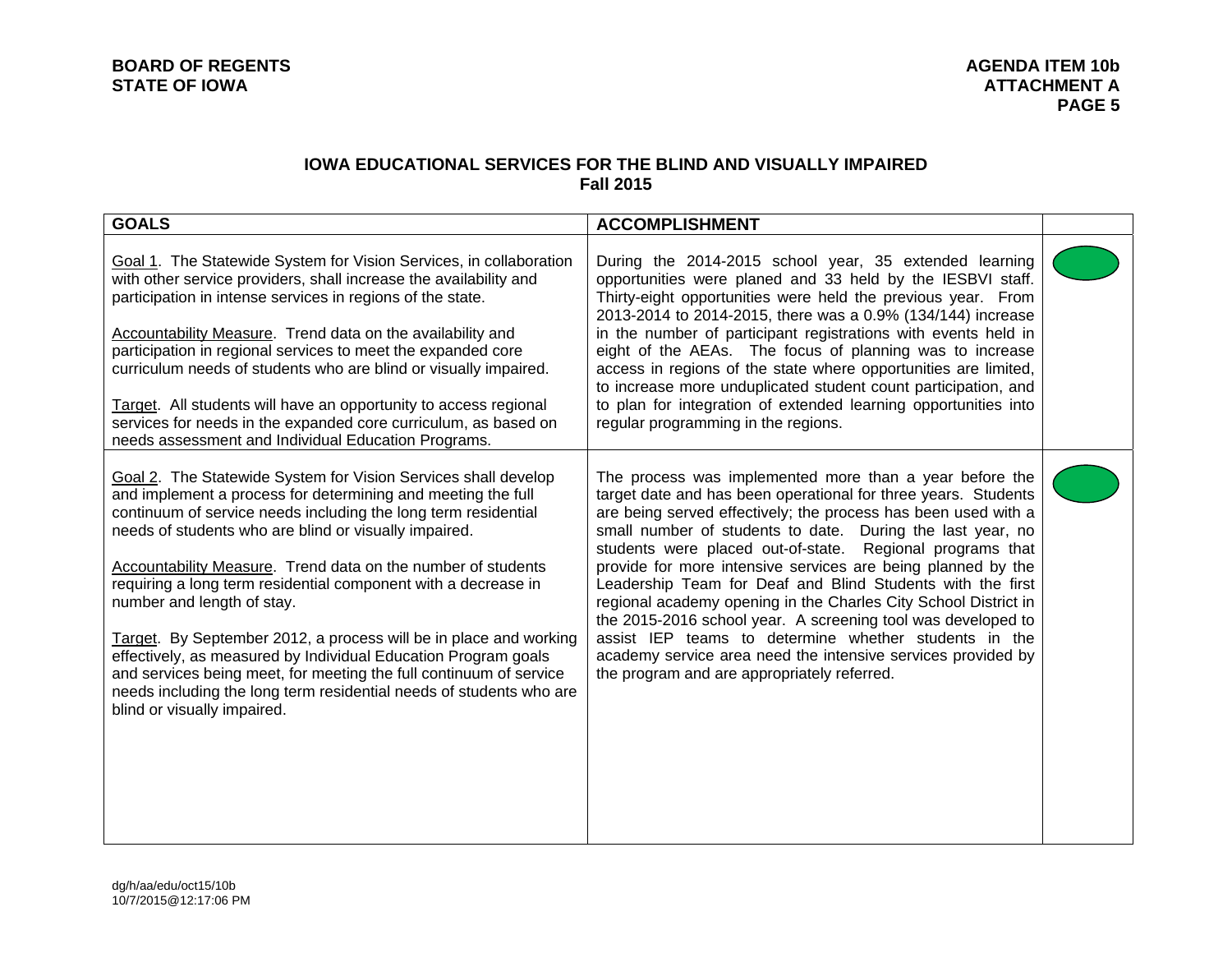## **BOARD OF REGENTS STATE OF IOWA ATTACHMENT A**

| <b>GOALS</b>                                                                                                                                                                                                                                                                                                                                                                                                                                                                                                                                                                                                                                                                                                                                                                                                                                                                                                                                                                                                                                                                                                                      | <b>ACCOMPLISHMENT</b>                                                                                                                                                                                                                                                                                                                                                                                                                                                                                                                                                                                                                                                                                                                        |  |
|-----------------------------------------------------------------------------------------------------------------------------------------------------------------------------------------------------------------------------------------------------------------------------------------------------------------------------------------------------------------------------------------------------------------------------------------------------------------------------------------------------------------------------------------------------------------------------------------------------------------------------------------------------------------------------------------------------------------------------------------------------------------------------------------------------------------------------------------------------------------------------------------------------------------------------------------------------------------------------------------------------------------------------------------------------------------------------------------------------------------------------------|----------------------------------------------------------------------------------------------------------------------------------------------------------------------------------------------------------------------------------------------------------------------------------------------------------------------------------------------------------------------------------------------------------------------------------------------------------------------------------------------------------------------------------------------------------------------------------------------------------------------------------------------------------------------------------------------------------------------------------------------|--|
| Goal 3. The Statewide System for Vision Services shall increase<br>the percent of students who by age 16 have transition plans for<br>improved post-secondary outcomes.<br>Accountability Measure. Trend data on the percent of students who<br>have transition goals and outcomes in place by age 16 including<br>appropriate measurable postsecondary goals that are annually<br>updated and based upon an age appropriate transition assessment,<br>transition services, including courses of study, that will reasonably<br>enable the student to meet those postsecondary goals, and annual<br>IEP goals related to the student's transition service needs.<br>Target. Increase to 100% the students who have transition goals<br>and outcomes in place by age 16 including appropriate measurable<br>postsecondary goals that are updated annually and based upon an<br>age appropriate transition assessment, transition services, including<br>courses of study, that will reasonably enable the student to meet<br>those postsecondary goals, and annual IEP goals related to the<br>student's transition service needs. | This is the first year that we have had a complete data set for<br>analysis on this goal. Data for this target was gathered during<br>the 2014-2015 school year from 107 IEPs for students who<br>were age 14 and over as of October 2014. IESBVI staff<br>reviewed transition goal data. The latest measures indicated<br>transition goals with appropriate outcomes as required by<br>Department of Education administrative rules were in place for<br>96% of students. Areas evaluated include interests and<br>preferences (100%), transition assessments (80%), post-<br>secondary expectations (98%), course of study (97%), goals<br>that support post-secondary expectation (100%), and goals in<br>all post-secondary areas (98%). |  |
| Goal 4 (BOR Goal 5). The Statewide System for Vision Services<br>shall meet or exceed state academic standards for performance in<br>reading and mathematics.<br>Accountability Measure. Trend data on the proportion of Statewide<br>System for Vision Services students who meet or exceed state<br>academic standards in reading and mathematics.<br>Target. Increase by 15% the number of students served by the<br>Statewide System for Vision Services (in conjunction with other<br>partners) who meet or exceed state academic standards in reading<br>by 2016.                                                                                                                                                                                                                                                                                                                                                                                                                                                                                                                                                           | The percentage of students proficient in reading decreased by<br>2% from 2013 to 2014. However, the number of students<br>proficient in reading increased from 116 in 2013 to 126 in 2014.<br>Using a three-year average, the percentage of students<br>proficient in reading has increased by 11% over the baseline<br>years of 2009-2011 (44%).                                                                                                                                                                                                                                                                                                                                                                                            |  |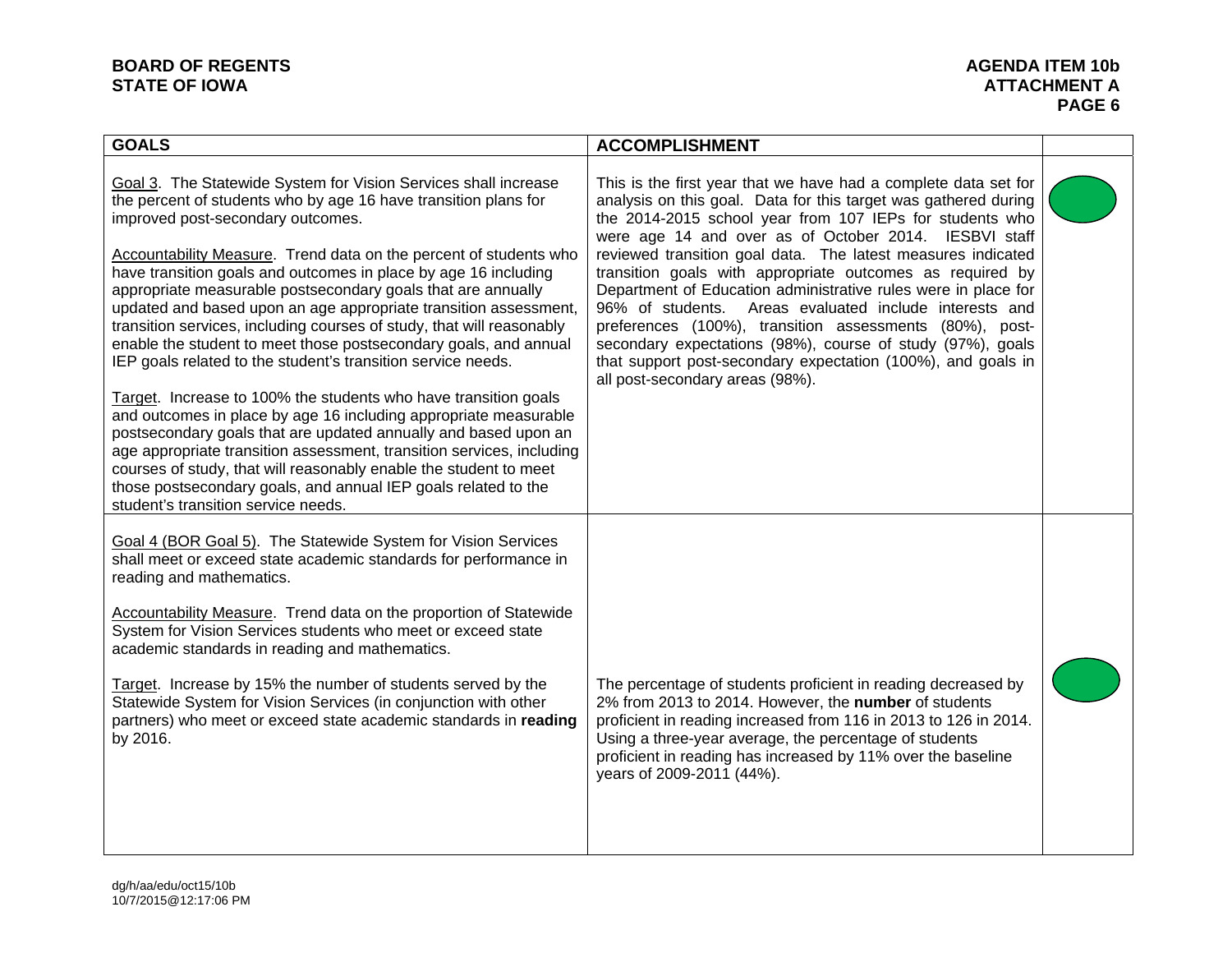## **BOARD OF REGENTS STATE OF IOWA ATTACHMENT A**

| Target. Increase by 15% the number of students served by the<br>Statewide System for Vision Services (in conjunction with other<br>partners) who meet or exceed state academic standards in<br>mathematics by 2016.                                                                                                                                                                                                                                                                                                                                                                                                                               | The percentage of students proficient in mathematics increased<br>by 4% from 2013 to 2014. During that period the number of<br>students proficient in mathematics increased from 117 to 139.<br>Using a three-year average, the percentage of students<br>proficient in mathematics has increased by 11% over the<br>baseline years of 2009-2011 (47%).                                                                                                                                                                                                                                                                            |  |
|---------------------------------------------------------------------------------------------------------------------------------------------------------------------------------------------------------------------------------------------------------------------------------------------------------------------------------------------------------------------------------------------------------------------------------------------------------------------------------------------------------------------------------------------------------------------------------------------------------------------------------------------------|------------------------------------------------------------------------------------------------------------------------------------------------------------------------------------------------------------------------------------------------------------------------------------------------------------------------------------------------------------------------------------------------------------------------------------------------------------------------------------------------------------------------------------------------------------------------------------------------------------------------------------|--|
| Goal 5 (BOR Goal 6). The Statewide System for Vision Services<br>(in conjunction with other partners will demonstrate that their<br>student outcomes assessment programs help students achieve<br>identified learning goals.<br><b>Accountability Measure.</b> Trend data on the results of student<br>outcomes assessment programs served by the Statewide System<br>for Vision Services.<br>Target. By June 20, 2011, Statewide System for Vision Services, in<br>collaboration with faculty, will develop student outcomes<br>assessment plans for each academic program and establish targets<br>for collecting and using assessment results. | Student outcomes assessment plans have been developed in<br>the five areas of achievement in reading, mathematics,<br>transition, early childhood, and expanded core curriculum.<br>Early childhood is dependent on additional work from the lowa<br>Department of Education. Achievement targets have been<br>established for reading, mathematics, Braille, and transition.<br>Baseline data are being analyzed for expanded core curriculum<br>to establish targets. Additional action steps are under<br>development including posting documents that support the<br>writing of quality transition IEPs on the IESBVI website. |  |
| <b>Expanded Core Curriculum.</b> All students will have an opportunity<br>to access regional services for needs in the expanded core<br>curriculum, as based on needs assessment and Individual<br><b>Education Programs.</b>                                                                                                                                                                                                                                                                                                                                                                                                                     | Expanded Core Curriculum targets for regional activities and<br>increased participation met its target as reported in Goal 1.<br>Baseline data were gathered during the 2011-2012 school year<br>on student increased independence in the areas of the<br>Expanded Core Curriculum as reported through Individual<br>Education Program (IEP) progress monitoring. Strategies were<br>implemented last year to improve teacher compliance with the<br>use the ECC Screening Tool and recording of that data in<br>CRM.                                                                                                              |  |
|                                                                                                                                                                                                                                                                                                                                                                                                                                                                                                                                                                                                                                                   | Because the effective dates of most student IEPs cover<br>portions of two school years the data is reported over the<br>calendar year. From January 2013-February 2014<br>achievement data was collected on IEP goals in Expanded<br>Core Curriculum areas; Assistive Technology, Compensatory,<br>Career Education and Transition, Independent Living,<br>Orientation and Mobility, Recreation/Leisure, Sensory<br>Efficiency, Self-Determination and Social Interaction. Data                                                                                                                                                    |  |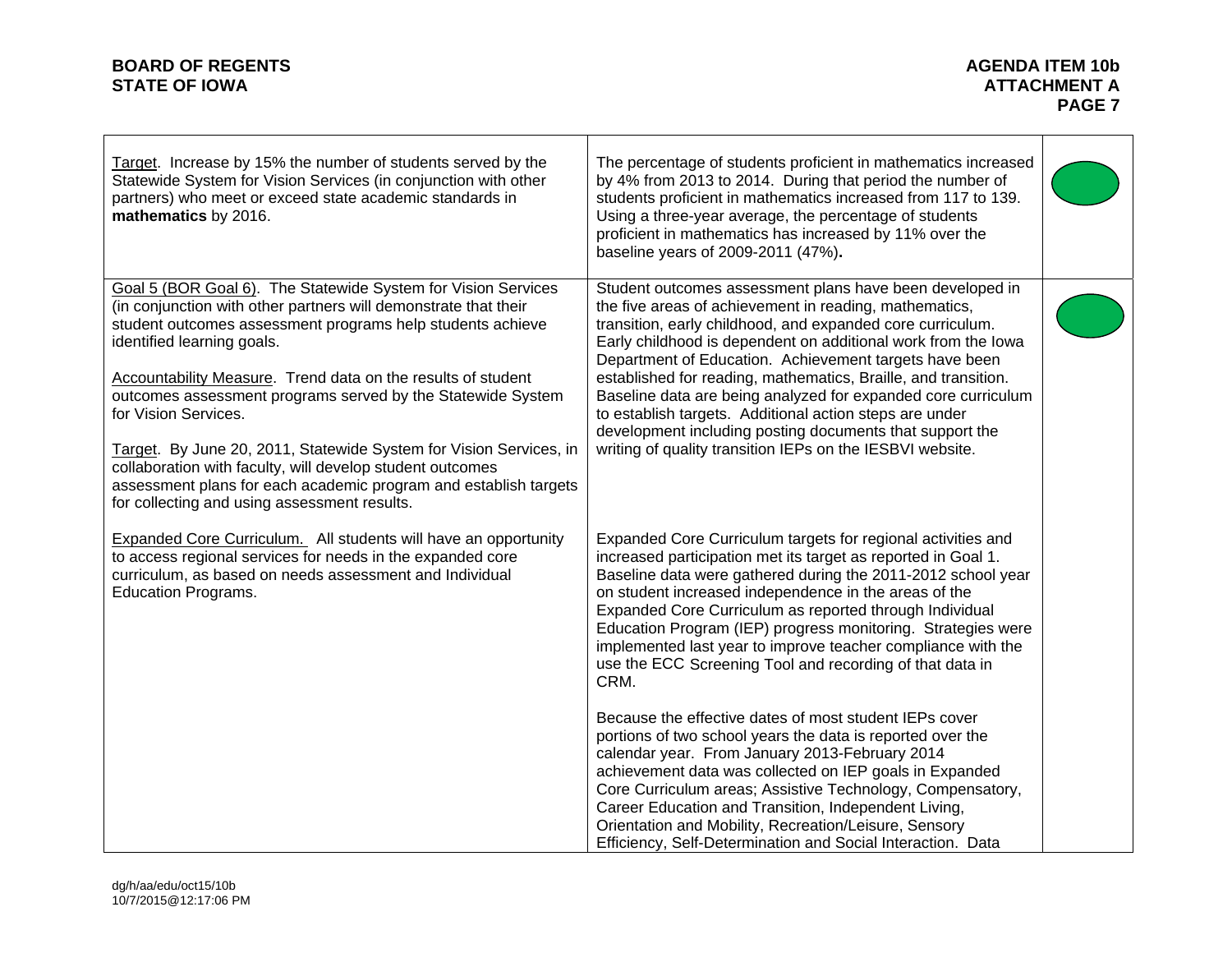|                                                                                                                                                                                                                                                                                                                                       | indicates 85% (216/253) of goals were met or progress was<br>made in accordance with achievement criteria. This compares<br>with a goal completion rate of 78% for the same period the<br>previous year. During the period the number of ECC related<br>goals reported increased from 160 to 253 (158%).                                                                                                                                                                                                                                                                                                                            |  |
|---------------------------------------------------------------------------------------------------------------------------------------------------------------------------------------------------------------------------------------------------------------------------------------------------------------------------------------|-------------------------------------------------------------------------------------------------------------------------------------------------------------------------------------------------------------------------------------------------------------------------------------------------------------------------------------------------------------------------------------------------------------------------------------------------------------------------------------------------------------------------------------------------------------------------------------------------------------------------------------|--|
|                                                                                                                                                                                                                                                                                                                                       | Braille. The Assessment of Braille Literacy Skills (ABLS)<br>provides a summary of different skills that may be met at<br>various times and provides a way to track student progress<br>toward attaining Braille literacy skills. Baseline data were<br>gathered in May 2011 and annual progress data were gathered<br>in May 2012 and 2013. As of 2013-2014 school year, ABLS is<br>no longer used because we are transitioning to Unified English<br>Braille Code. ABLS was designed to measure proficiency in<br>the English Braille Code. Changes in the code under UEB<br>have now invalidated the use of the ABLS assessment. |  |
|                                                                                                                                                                                                                                                                                                                                       | <b>Early Childhood</b>                                                                                                                                                                                                                                                                                                                                                                                                                                                                                                                                                                                                              |  |
|                                                                                                                                                                                                                                                                                                                                       | Early Childhood and early intervention remain primary areas of<br>focus and primary areas of measurement for student outcomes<br>assessment. As of the 2014-2015 school year, targets have not<br>been established. The Iowa Department of Education<br>continues to examine meaningful measures for early childhood<br>achievement.                                                                                                                                                                                                                                                                                                |  |
| Goal 6 (BOR Goal 8). Iowa Braille and Sight Saving School and<br>the Statewide System for Vision Services shall be increasingly<br>efficient and productive.<br>Accountability Measure. Inter-institutional efficiencies and cost-<br>savings resulting from collaborative initiatives within and between<br>the Regent institutions. | The Special Schools have accomplished greater efficiency in<br>the leadership to the organization through the sharing of a<br>superintendent, assistant administrator, and director of<br>extended learning and consolidation of two separate business<br>functions to a combined business service including moving to<br>one business director. As of August 2015, a third regional<br>director was hired to supervise staff at the academy in Charles<br>City and itinerant staff from IESBVI in AEA 267 and Keystone                                                                                                             |  |
| Target. By January 1, 2011, the Board Office and institutions will<br>define accountability measures, set a baseline of performance, and<br>establish targets for inter-institutional efficiencies and cost savings.                                                                                                                  | AEA. The Special Schools benefit from purchasing savings<br>and vendor negotiations conducted by the universities for<br>goods and services.                                                                                                                                                                                                                                                                                                                                                                                                                                                                                        |  |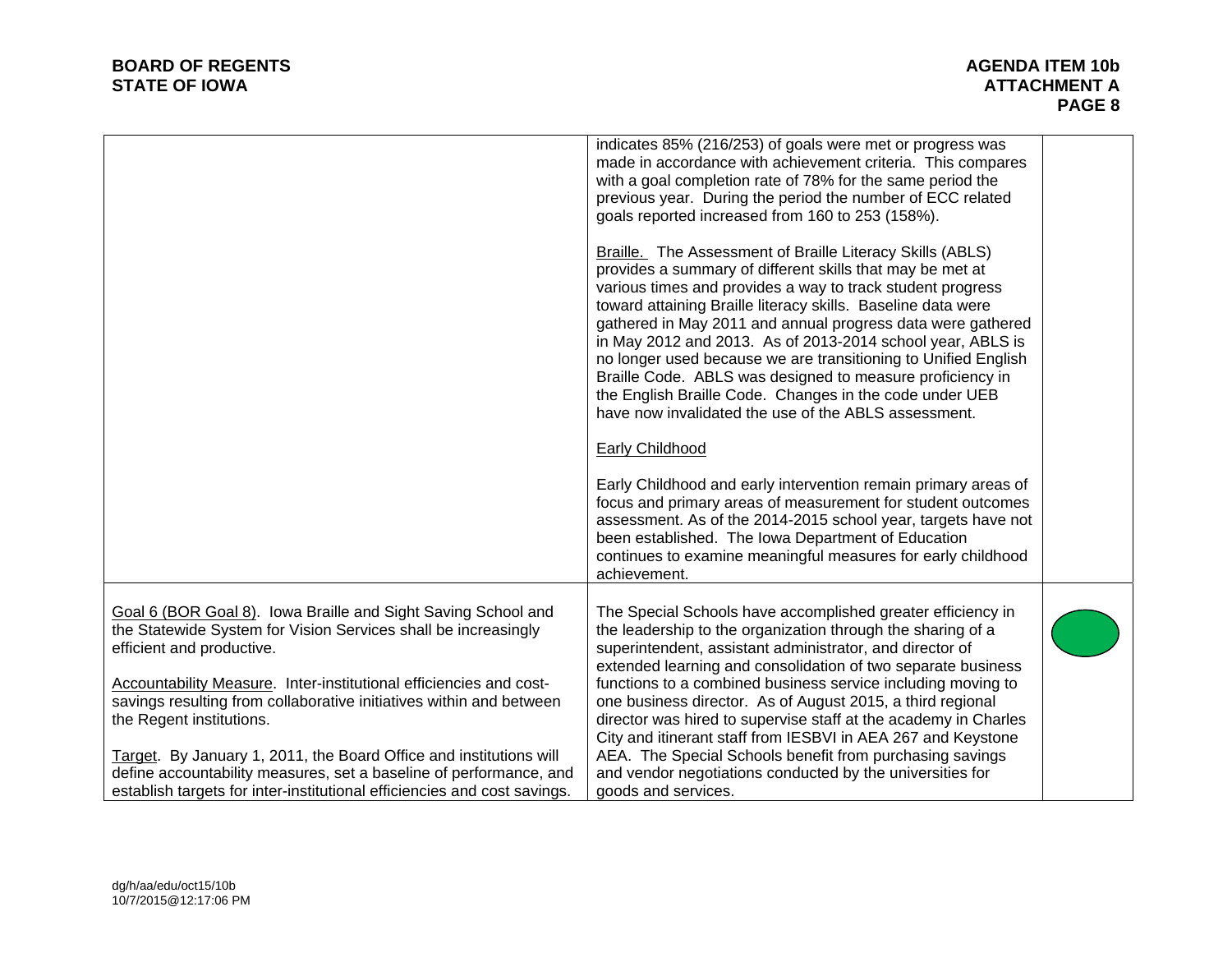# **IOWA SCHOOL FOR THE DEAF Fall 2015**

| <b>GOALS</b>                                                                                                                                                                                                                                                                                                                                                                                                                                                       | <b>ACCOMPLISHMENT</b>                                                                                                                                                                                                                                                                                                                                                                                                             |  |
|--------------------------------------------------------------------------------------------------------------------------------------------------------------------------------------------------------------------------------------------------------------------------------------------------------------------------------------------------------------------------------------------------------------------------------------------------------------------|-----------------------------------------------------------------------------------------------------------------------------------------------------------------------------------------------------------------------------------------------------------------------------------------------------------------------------------------------------------------------------------------------------------------------------------|--|
| Goal 1 (BOR Goal 5). The lowa School for the Deaf shall meet or<br>exceed state academic standards in reading and mathematics.<br>Accountability Measure. Trend data on the proportion of Iowa<br>School for the Deaf students who meet or exceed state academic<br>standards (proficiency) in reading and mathematics. Assessment<br>data are from the Iowa Assessments (formerly the Iowa Test of<br>Basic Skills and the Iowa Test of Educational Development). |                                                                                                                                                                                                                                                                                                                                                                                                                                   |  |
| Target. The lowa School for the Deaf shall increase by 15% the<br>number of students who meet or exceed state academic standards<br>in reading by 2016.                                                                                                                                                                                                                                                                                                            | Student proficiency in reading decreased by 11% from 30% in<br>2014 to 19% in 2015. The number of students determined to be<br>proficient in grades 3 through 8, and grade 11 decreased from<br>20 to 12 from a total of 62 assessed. Using a three-year<br>average, the percentage of students proficient in reading is<br>24% which is 8% below the target of 15% over the baseline<br>year (20%) 2010-2012.                    |  |
| Target. The lowa School for the Deaf shall increase by 15% the<br>number of students who meet or exceed state academic standards<br>in mathematics by 2016.                                                                                                                                                                                                                                                                                                        | Student proficiency in mathematics decreased by 11% from<br>38% in 2014 to 27% in 2015. The number of students<br>determined to be proficient in grades 3 through 8, and 11,<br>decreased from 26 in 2014 to 17 in 2015 from a total of 62<br>assessed. Using a three-year average, the percentage of<br>students proficient in mathematics is 34% which is 6% below<br>the target of 15% over the baseline year (28%) 2010-2012. |  |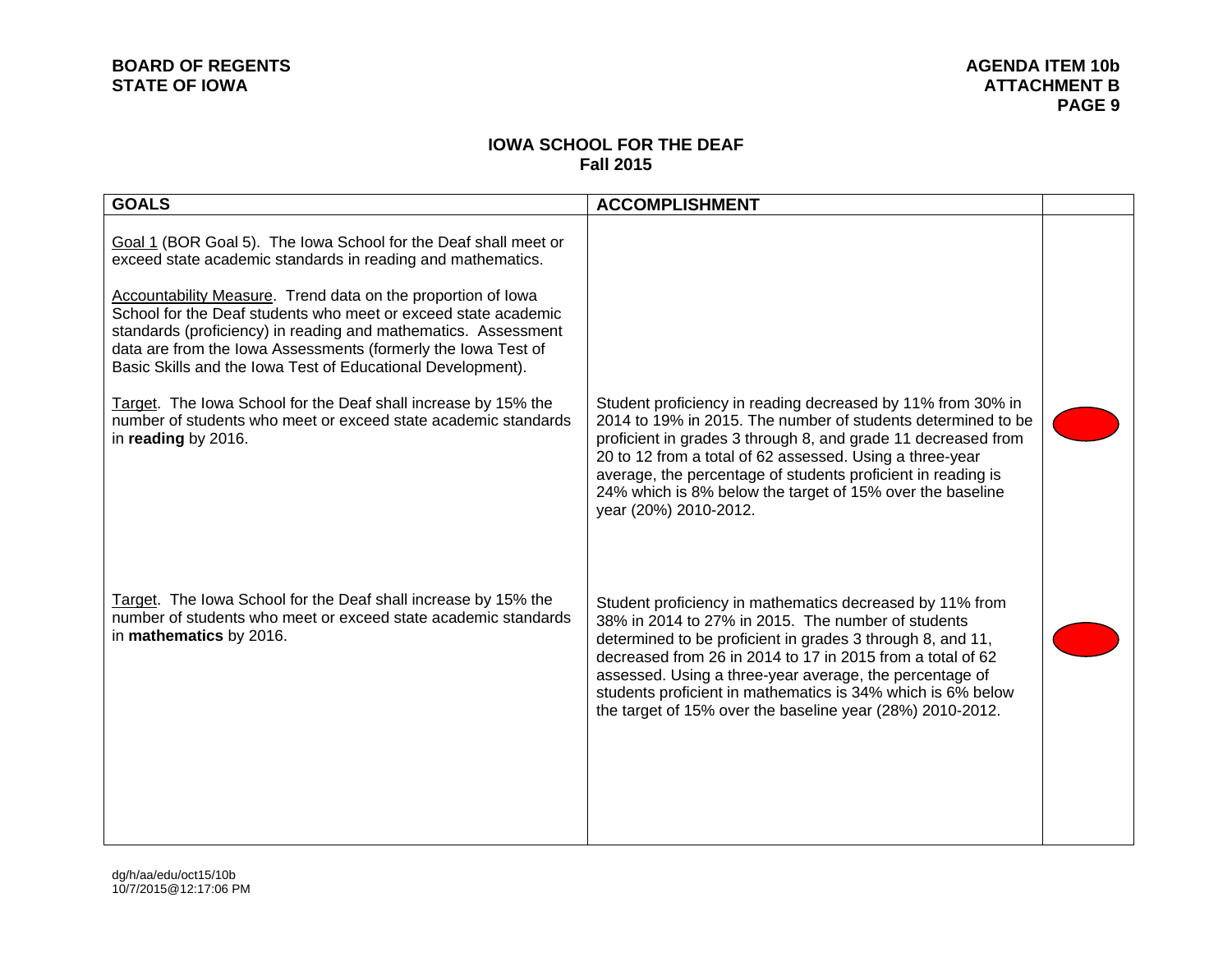# **BOARD OF REGENTS STATE OF IOWA** ATTACHMENT B

| <b>GOALS</b>                                                                                                                                                                                                                                                                                                                                                                                                                                                                                                                                                                                                                                                                                                                                                                                                                                                                                                                        | <b>ACCOMPLISHMENT</b>                                                                                                                                                                                                                                                                                                                                                                                                                                                      |  |
|-------------------------------------------------------------------------------------------------------------------------------------------------------------------------------------------------------------------------------------------------------------------------------------------------------------------------------------------------------------------------------------------------------------------------------------------------------------------------------------------------------------------------------------------------------------------------------------------------------------------------------------------------------------------------------------------------------------------------------------------------------------------------------------------------------------------------------------------------------------------------------------------------------------------------------------|----------------------------------------------------------------------------------------------------------------------------------------------------------------------------------------------------------------------------------------------------------------------------------------------------------------------------------------------------------------------------------------------------------------------------------------------------------------------------|--|
| Goal 2 (BOR Goal 5). The lowa School for the Deaf shall identify<br>and adopt additional tools, professional development, and<br>instructional strategies to motivate reluctant and struggling readers.<br><b>Accountability Measure.</b> Trend data of annual reading gains for<br>students specifically identified as struggling readers. Struggling<br>readers are defined as those not meeting state proficiency<br>standards.<br>Target. The lowa School for the Deaf shall increase reading<br>achievement by at least 50% annually for identified struggling<br>readers. The target will be measured using the national standard<br>score average yearly growth plus a half year gain in order to close<br>the reading gap.                                                                                                                                                                                                  | For 2015, 16 students met the criteria of 1.5 years growth<br>representing 47% of the 34 struggling readers. This is a<br>decrease from 2014 when 73% of struggling readers met the<br>1.5 year criterion. Using a three-year average, the percentage<br>meeting the criterion increased by 4% from 52% in 2012-14 to<br>56% in 2013-15. This is 11% over the target criterion<br>established at 45%.                                                                      |  |
| Goal 3 (BOR Goal 6). The Iowa School for the Deaf shall<br>demonstrate that ISD student outcomes assessment enhances<br>teaching, helps students achieve identified learning goals, and<br>results in program improvement.<br>Accountability Measure. Summative and formative testing results<br>are used to demonstrate student outcomes. Results are reported in<br>the three year evaluations, IEPs, and on the ISD report cards.<br>Documented and revised strategies for identified student learning<br>goals are recorded on teacher lesson plans and in the IEP progress<br>monitoring. Postsecondary plans and resources are documented in<br>each student's Exit IEP. The ISD Action Plan documents evidence<br>of progress toward ongoing program improvements as described in<br>the Iowa School Improvement Mode.<br>Target. By 2016, student IEP achieve goals will be increased by<br>7% over the 2011-2012 baseline. | This target focuses on increased independence through<br>achievement of Individual Education Program (IEP) goals in the<br>areas of expressive language. The baseline for measuring<br>growth was established in 2011-2012 with expressive language<br>achievement of 84%. For 2015, expressive language<br>attainment was 68%, unchanged from the prior year.<br>Strategies to enhance attainment of skills will be the focus for<br>School Improvement Teams in 2016-17. |  |